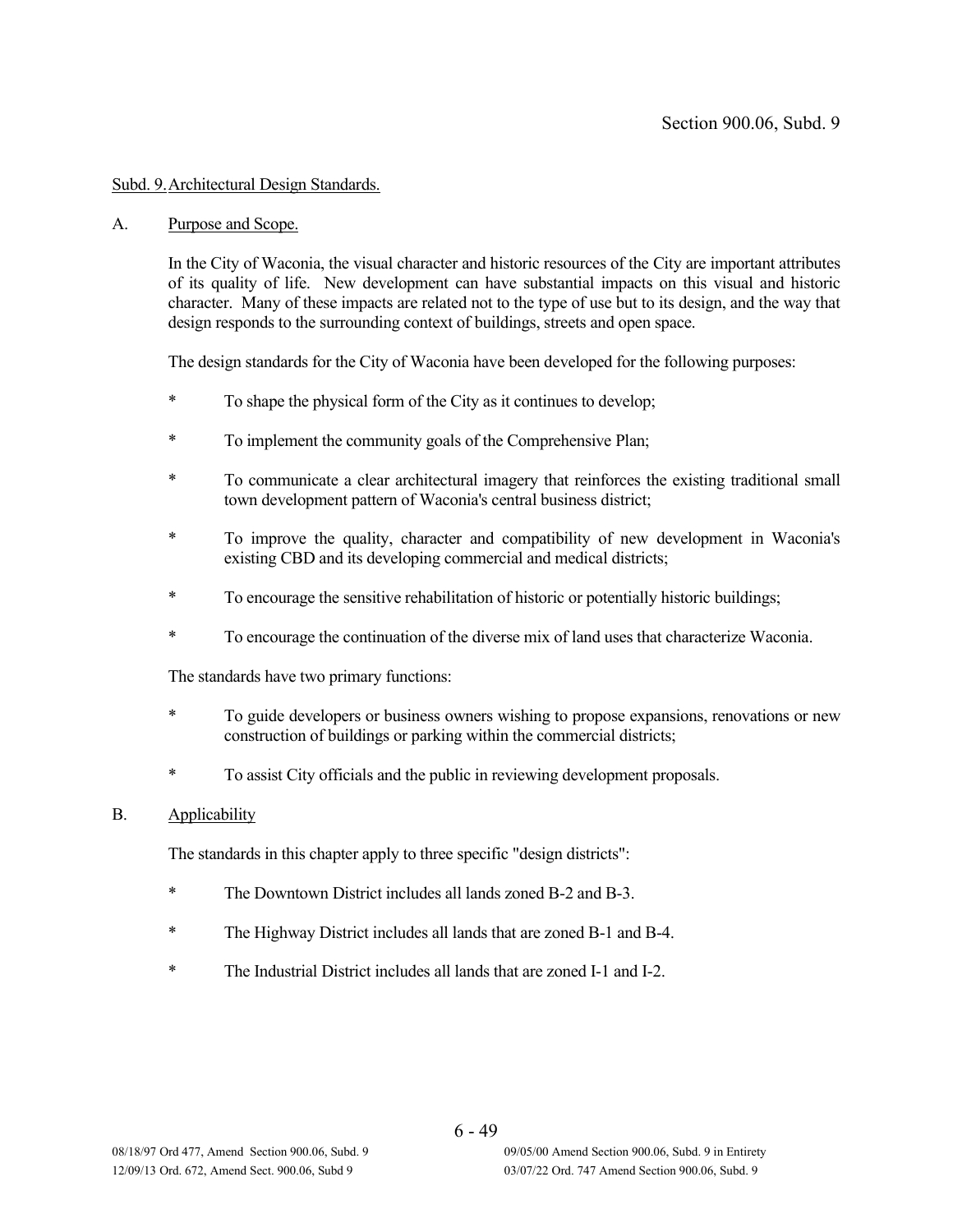- 1. Within each district, the standards apply to the following activities, with the exemptions noted under 2:
	- a. All new construction of nonresidential and/or multifamily buildings.
	- b. Any renovation, expansion or exterior changes to existing nonresidential and/or multifamily buildings, including repainting.
	- c. Any development or expansion of parking areas.
	- d. Any other alteration that requires a building permit.
- 2. Exemptions. The following activities are exempt from design review unless staff determines that the project creates a significant change in the design characteristics of the development:
	- a. Internal alterations to buildings that affect less than 50 percent of the building's gross floor area and do not result in a change to the building height, roofline or footprint.
	- b. The use of non-conforming exterior materials or colors for a building expansion within the Industrial District otherwise permitted by the Code if the gross floor area of the expansion is less than 50 percent of the building's gross floor area prior to expansion.
	- c. Replacement or repair of existing materials.
	- d. Re-striping and other minor changes to parking lots that do not result in changes to landscaping or circulation patterns, and that do not create more than four new parking spaces.
- 3. It is assumed that the intent of the standards shall be met. It is understood that there may be many ways to achieve the same design objective. The City may permit alternative approaches that, in its determination, meet the objective(s) of the design standard(s) equally well.
- 4. The standards shall apply only to the building or site elements being developed or altered. That is, a proposal for changes to a building would be required to meet only those standards that pertain to buildings, while changes to a parking area would be required to meet all standards for parking areas, but not for buildings. The City Planner will make the initial determination as to which standards are applicable.
- 5. The applicant may apply for a variance from any design standards under the requirements of Section 900.12, Subd. 4.
- 6. Resource Materials. The following materials will be provided to applicants as background information to assist in preparation of site plans and building improvements. These materials are advisory in nature.
	- a. Design Vocabulary: A series of photographs depicting exemplary buildings, building elements and design features from Waconia and other communities.
	- b. Resources on Storefront Restoration: The City Planner will maintain a list of resources and may also have some of these materials available for review.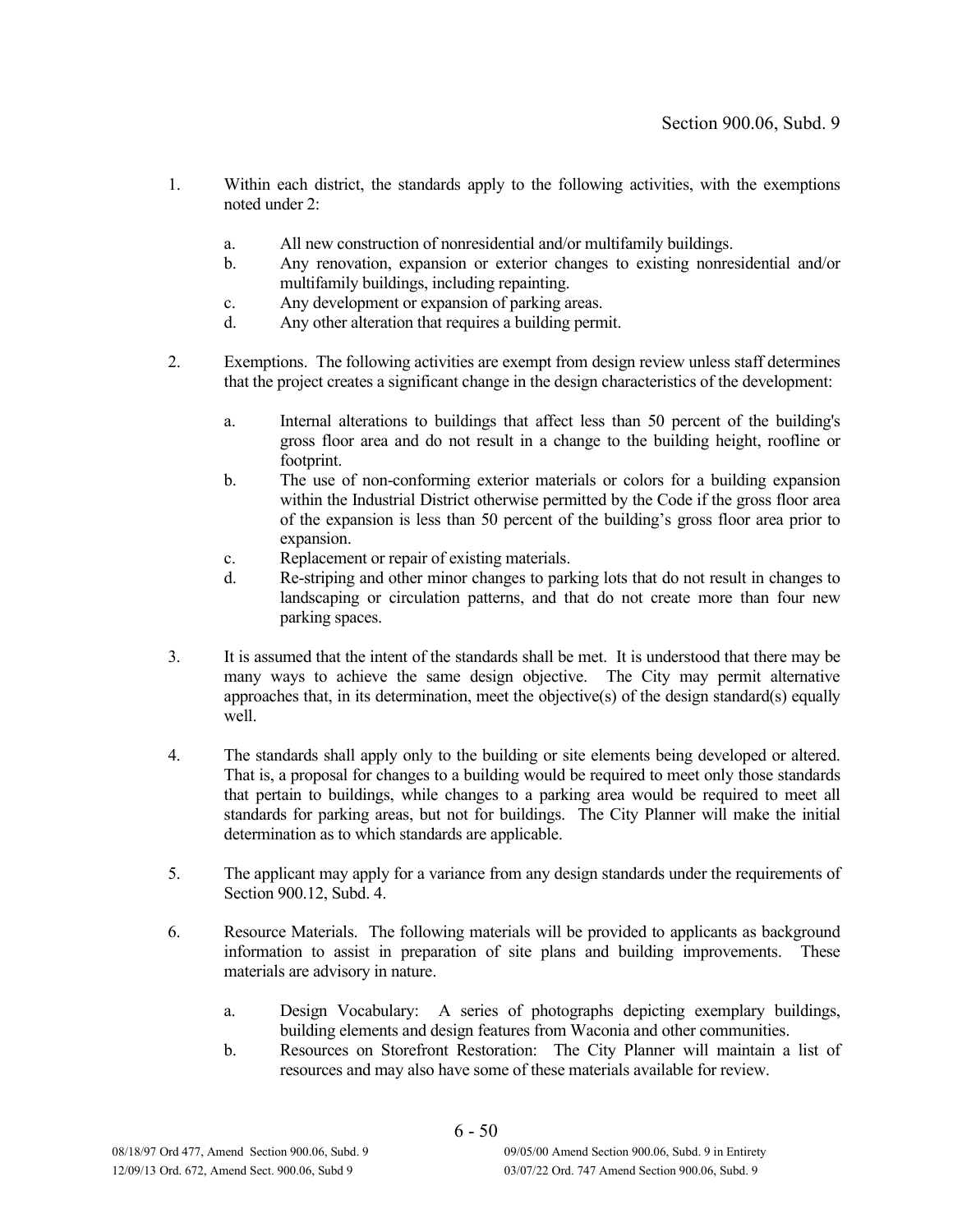## C. Administration and Review Procedures.

Design review shall be conducted as part of the site plan review process, as specified in Section 900.12, Subd. 10 of this Ordinance.

- 1. Submittal requirements. In addition to the site plan required under Section 900.12, Subd. 10. B, the following items shall be submitted:
	- a. Elevations. Complete exterior elevations of all proposed buildings and existing buildings if they are joined to new development. Elevations should be drawn at an appropriate scale (usually 1/4" - 1') and should show:
		- 1) All signs to be mounted on the building(s) or erected on the site;
		- 2) Designations of materials and colors to be used on all exterior facades.
	- b. Materials sample. Material samples should be presented, including color and material type of walls and roof.
	- c. Color samples. Samples of all principal and secondary colors to be used.
	- d. Context. Photographs of surrounding buildings on the same block or street, to address issues of context.
- 2. Review process. Design review will be conducted in the same manner as site plan review, as specified in Section 900.12, Subd. 10. C. If a site plan review is needed, the two processes will be conducted concurrently. If no site changes are involved, review by the Fire Chief and City Engineer may not be necessary, as determined by City staff.
- D. Design Standards, Downtown District:
	- 1. Building Context and Character

*Objective:* Any new development should relate to the original design of surrounding storefront buildings in scale and character. This can be achieved by maintaining similar setbacks, building height and proportions, cornice lines, horizontal lines of windows and openings, and compatible building materials and colors. Many of these topics are discussed in detail later in this section.

- 2. Architectural Style
	- a. *Objective:* To encourage creativity and diversity within a defined framework.
	- b. *Standard:* No single architectural style or styles are required. The Design Vocabulary is intended to guide in the selection of an overall style or stylistic elements. The contemporary adaptation of elements of historic commercial architectural styles found in downtown Waconia, including Italianate, Neoclassical and Early Twentieth Century Commercial, is encouraged (see Figures 1 and 2). Where used, such elements should be based upon, and consistent with, an architectural inventory of the existing downtown district. Stylistic details characteristic of other regions of the United States are discouraged. Combining of elements from disparate architectural styles or periods in a single building is discouraged.
- 3. Build-To Line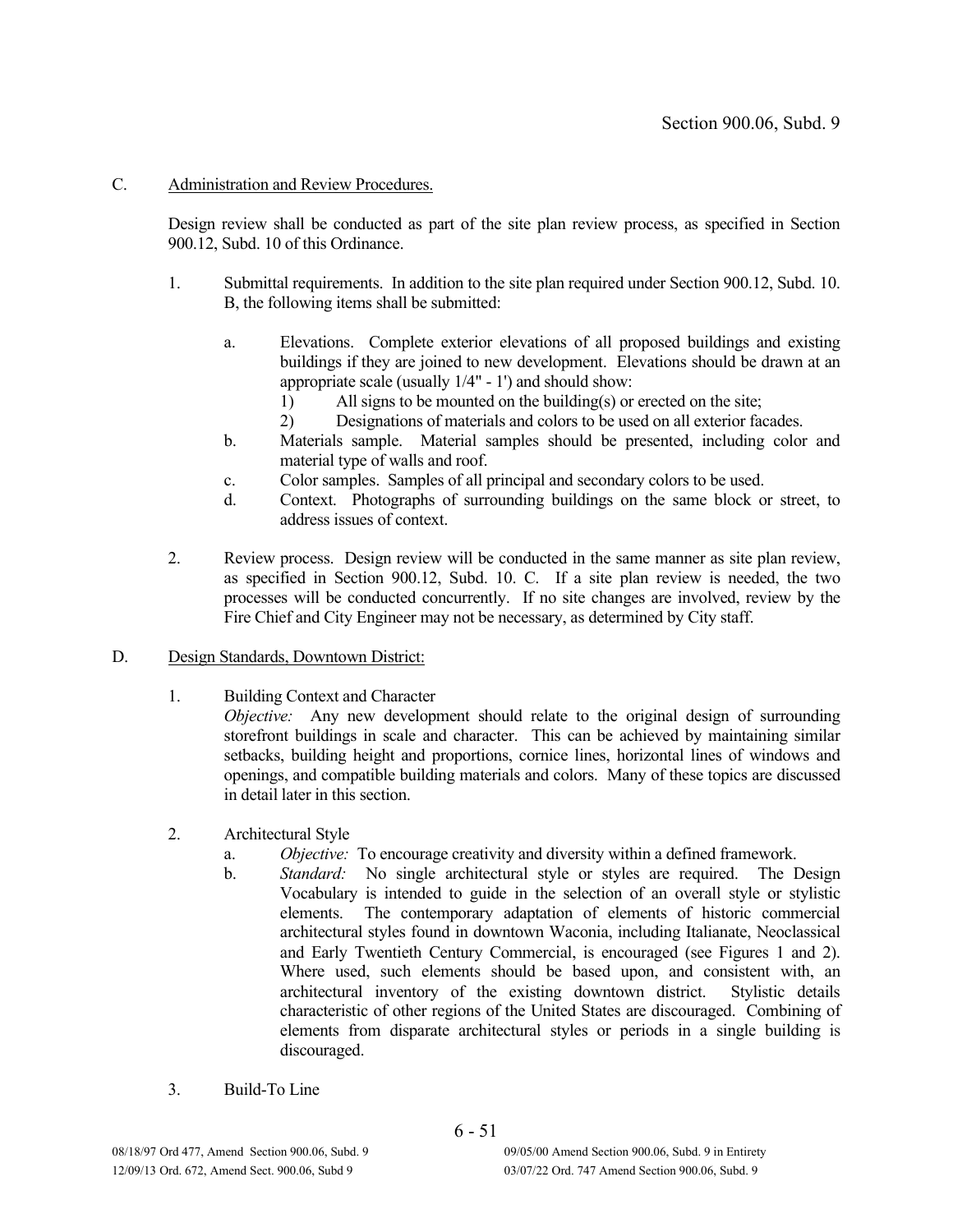- a. *Objective:* To maintain a consistent street edge, in keeping with traditional downtown character.
- b. *Standard:* Buildings shall meet the established building façade line on the block where they are located for at least 65 percent of the length of their front façade. On most downtown blocks, this is the edge of the sidewalk. For corner buildings, this requirement applies to each façade that fronts a public street. The remaining 35 percent of the façade may be set back up to 12 feet to emphasize entries or create outdoor seating and gathering areas (see Figure 3).

## 4. Building Width and Façade Articulation

- a. *Objective:* To avoid long building facades with a monolithic or monotonous appearance. To divide longer buildings into modules which reflect proportions similar to traditional buildings (see Figures 4 and 5).
- b. *Standard:* A building width of 40 feet or less is encouraged. Buildings of more than 40 feet in width shall be divided into smaller increments (between 20 and 40 feet) through articulation of the façade. This can be achieved through combinations of the following techniques, and others that may meet the objective:
	- 1) Façade modulation -- stepping back or extending forward a portion of the façade
	- 2) Vertical divisions using different textures or materials (although materials should be drawn from a common palette)
	- 3) Division into storefronts, with separate display windows and entrances
	- 4) Variation in roof lines by alternating dormers, stepped roofs, gables, or other roof elements to reinforce the modulation or articulation interval
	- 5) Arcades, awnings, window bays, arched windows and balconies at intervals equal to the articulation interval
	- 6) Providing a lighting fixture, trellis, tree, or other landscape feature with each interval.
- 5. Ground Level Expression
	- a. *Objective:* To employ building proportions consistent with those of traditional storefronts and to emphasize the importance of the ground floor as the primary retail or service area.
	- b. *Standard:* The ground level of any multi-story structure must be visually distinct from the upper stories, except as stated in subpart c below. This can be achieved through the use of one or more of the following techniques, and others that may meet the objective (see Figure 6).
		- 1) An intermediate cornice line
		- 2) A sign band
		- 3) An awning, arcade or portico
		- 4) A change in building materials, texture or detailing
		- 5) A change in window shape or treatment.
	- c. *Exception:* The standard stated in subpart b above does not apply to multiple family dwellings.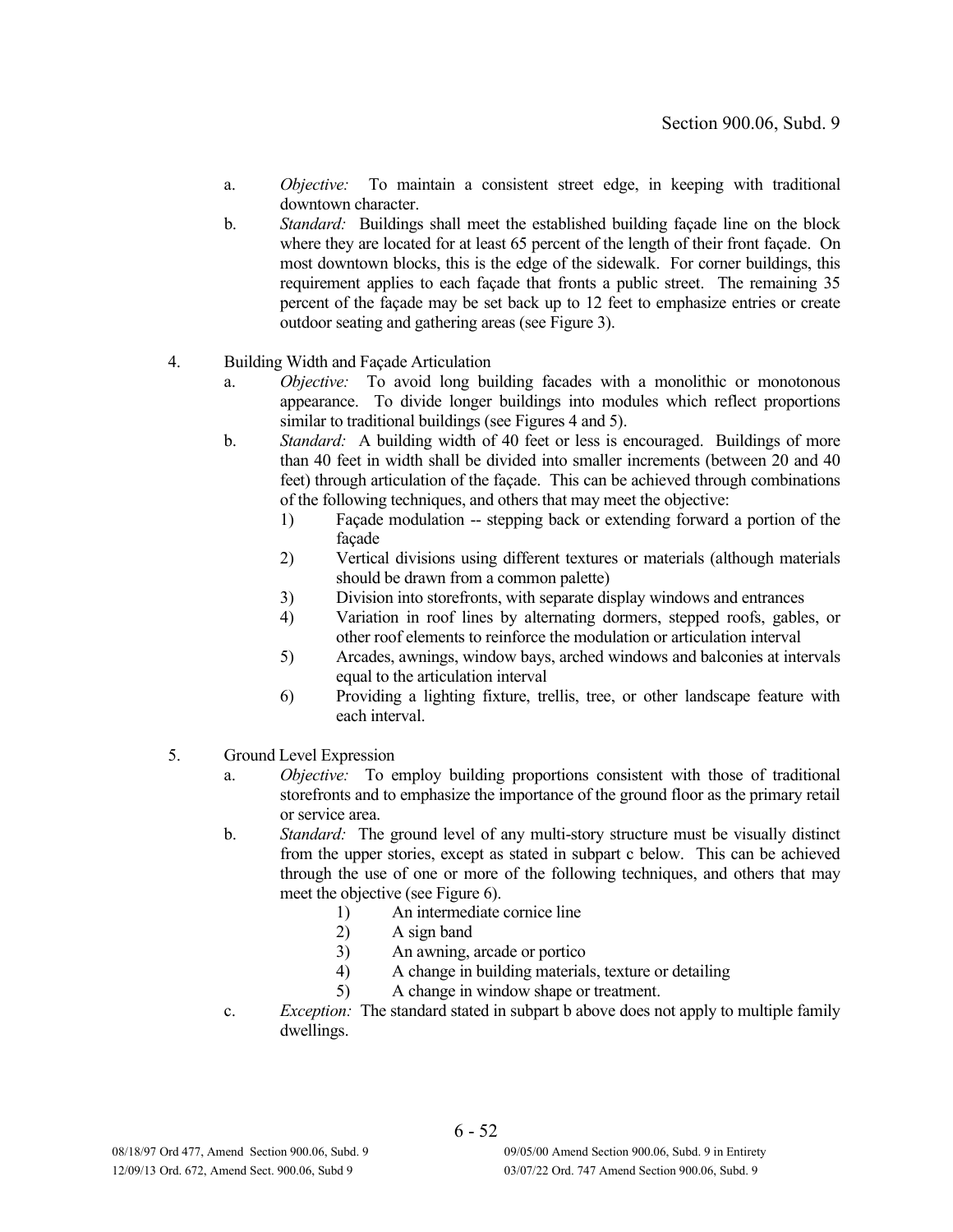- 6. Building Height
	- a. *Objective:* To encourage two- and three-story buildings within the downtown district. Taller buildings help to define the street edge and provide a sense of enclosure for pedestrians.
	- b. *Standard:* New buildings larger than a single storefront (or a building footprint of 5,000 square feet) shall be at least two stores in height. This requirement does not apply to existing buildings.
- 7. Roof Design
	- a. *Objective:* To encourage a variety of roof lines that respond to the existing built environment. To ensure adequate screening of rooftop equipment.
	- b. *Standard:* Flat or pitched roofs, or combinations of these, may be used. Pitched roofs should have a minimum roof pitch of 1 foot of rise to 4 feet of run. Flat roofs should be defined with an ornamental parapet or cornice. Average parapet height shall not exceed 15 percent of the height of the supporting wall and maximum parapet height at any point shall not exceed one-third the height of the supporting wall (see Figure 7).
	- c. *Rooftop Equipment:* All rooftop equipment shall be screened from view from adjacent streets, public rights-of-way and adjacent properties. Preferably, rooftop equipment should be screened by the building parapet, provided that the parapet does not exceed building height limits. Rooftop equipment may also be screened by a smaller accent roof or enclosure. This structure shall be set back a distance of 1- 1/2 times its height from any primary façade fronting a public street. Screens shall be of durable, permanent materials (not including wood) that are compatible with the primary building materials.
- 8. Ground-Floor Windows
	- a. *Objective:* To provide continuity with older existing "main street" retail shop windows and to enhance security by providing views into and out of buildings.
	- b. *Standard:* Windows and doors must comprise at least 50 percent of the length and at least 30 percent of the area of any ground floor façade facing a public street, except as stated in subpart c below. Windows and doors must comprise at least 10 percent of the ground level side or rear façade facing a public right-of-way, parking area or open space. Qualifying windows or doors shall be transparent, allowing views into and out of the interior, or may include display windows set into the wall. Reflective glass is not permitted (see Figure 8).

A minimum of 12 percent of upper story facades shall consist of two or more regularly spaced and symmetrical window openings that are consistent or compatible with those of nearby buildings (see Figure 9).

c. *Exception:* The standard stated in subpart b above does not apply to multiple family dwellings.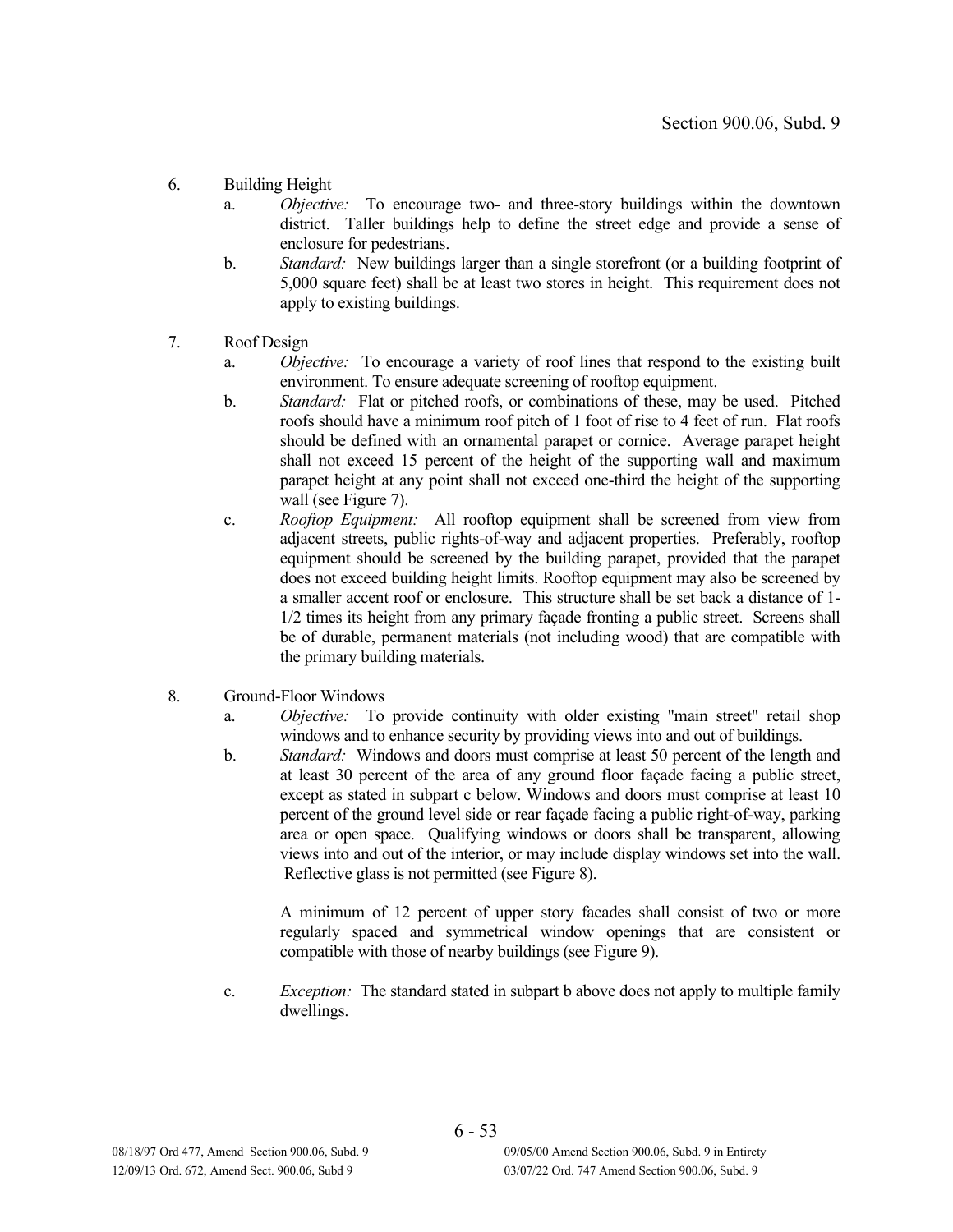- 9. Entries
	- a. *Objective:* To establish the visual importance of the primary street entrance, and to ensure that entries contribute to the visual attractiveness of the building and are readily visible to the customer.
	- b. *Standard:* The main entrance should always face the primary street, with the secondary entrances to the side or rear. In the case of a corner building or a building abutting more than one street, the Planning Commission will determine which street should be considered "primary" based on visibility and access patterns. The main entrance should be placed at sidewalk grade. Entries shall be designed with one or more of the following:
		- 1) Canopy, portico, overhang, arcade or arch above the entrance
		- 2) Recesses or projections in the building façade surrounding the entrance
		- 3) Peaked roof or raised parapet over the door
		- 4) Display windows surrounding the entrance
		- 5) Architectural detailing such as tile work or ornamental moldings
		- 6) Permanent planters or window boxes for landscaping

(see Figures 10 and 11).

- 10. Architectural Details
	- a. *Objective:* To encourage the use and restoration of traditional architectural details.
	- b. *Standard:* Traditional buildings in downtown Waconia feature architectural details such as cornices, arched windows, decorative brickwork (banding, cornice) transom and display windows, porticos, and awnings over entries. The adaptation of such details to new infill buildings, and their restoration in existing buildings, is encouraged but not required.
- 11. Restoration of Traditional Storefronts and Other Downtown Buildings
	- a. *Objective:* Encourage sensitive and appropriate restoration of storefronts and other traditional downtown buildings.
	- b. *Standard:* It is understood that appropriate restoration of traditional storefronts and other historically significant or important commercial buildings involves many issues, including costs and choice of materials. A list of sources is provided as an appendix to this ordinance to guide property owners in the restoration of such buildings. (Figure 12 identifies components of a typical traditional storefront.)

### 12. Building Materials

- a. *Objective:* To ensure that high-quality, authentic materials typical of traditional downtown buildings are used within the downtown.
- b. *Standards:* Buildings should be constructed of high-quality materials, including the following:
	- 1) Brick
	- 2) Natural stone
	- 3) Wood, consisting of horizontal lap siding with an exposure no greater than 5 inches or wood shakes; surfaces must be painted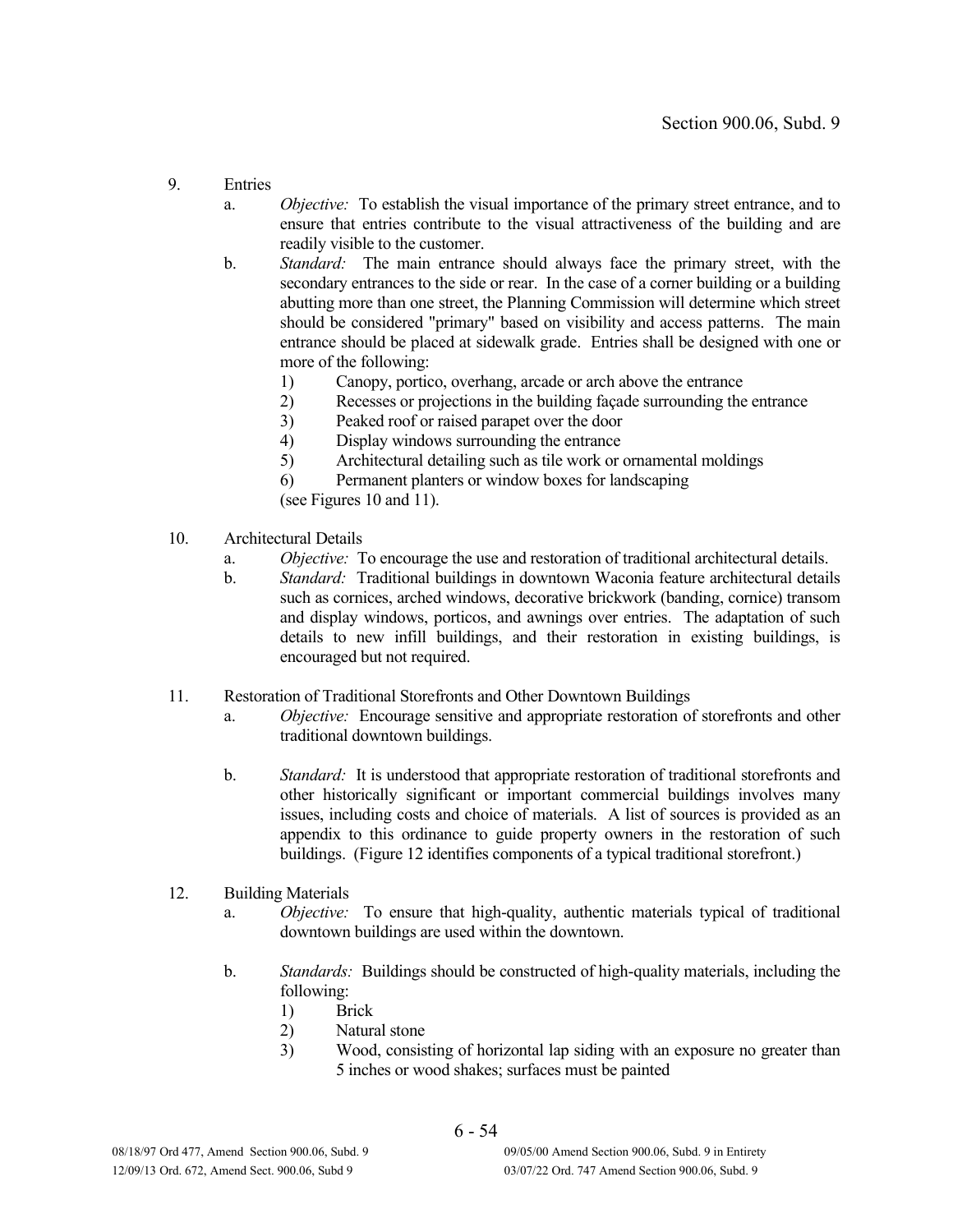- 4) Precast concrete units and concrete block, provided that surfaces are molded, serrated or treated with a textured material in order to give the wall surface a three-dimensional character
- 5) Stucco
- 6) Jumbo brick may be used on up to 25 percent of any façade, provided that it is used only on the lower third of the building wall.
- c. *Prohibited Materials:*
	- 1) Unadorned plain or painted concrete block
	- 2) Tilt-up concrete panels
	- 3) Pre-fabricated steel or sheet metal panels
	- 4) Reflective glass
	- 5) Aluminum, vinyl, fiberglass, asphalt or fiberboard siding
	- 6) Pole buildings
	- 7) EIFS (exterior insulating finish system) may be used as an accent but not a primary material
- d. *Accent Materials:* Accent materials may be used on up to 15% of the building's façade. These may include metal, glass block, spandrel glass or similar materials as approved by the Planning Commission.
- e. *Roofs:* Pitched roofs on new buildings with a footprint of more than 10,000 square feet should be constructed of standing seam metal, slate or wood shingles, but not asphalt shingles.
- f. *Other Materials:* The Planning Commission may also approve other materials that the Planning Commission, in its discretion, determines are compatible with any permitted materials if it finds that: 1) the quality and appearance of the proposed materials is consistent with the standard that has been set within the Downtown District; and 2) the use of these materials will not have a detrimental effect upon adjacent property values or property values within the City.

#### 13. Side and Rear Elevations

- a. *Objective:* To ensure continuity of materials and façade treatments on all visible facades.
- b. *Standard:* All building facades visible from a public street or walkway shall employ materials and design features similar to those of the front façade.
- 14. Building Colors
	- a. *Objective:* To ensure that building colors are aesthetically pleasing and compatible with surrounding buildings.
	- b. *Standard:* Building colors shall consist of subtle, neutral, or muted colors, with low reflectance. Recommended colors include browns, grays, tans (including the typical "Chaska brick" used in Waconia), beiges, and dark or muted greens, blues and reds. No more than two principal colors may be used on a façade. Bright, white or primary colors should be used only as accents, occupying a maximum of 10 percent of building facades. This standard does not apply to murals or other approved public art.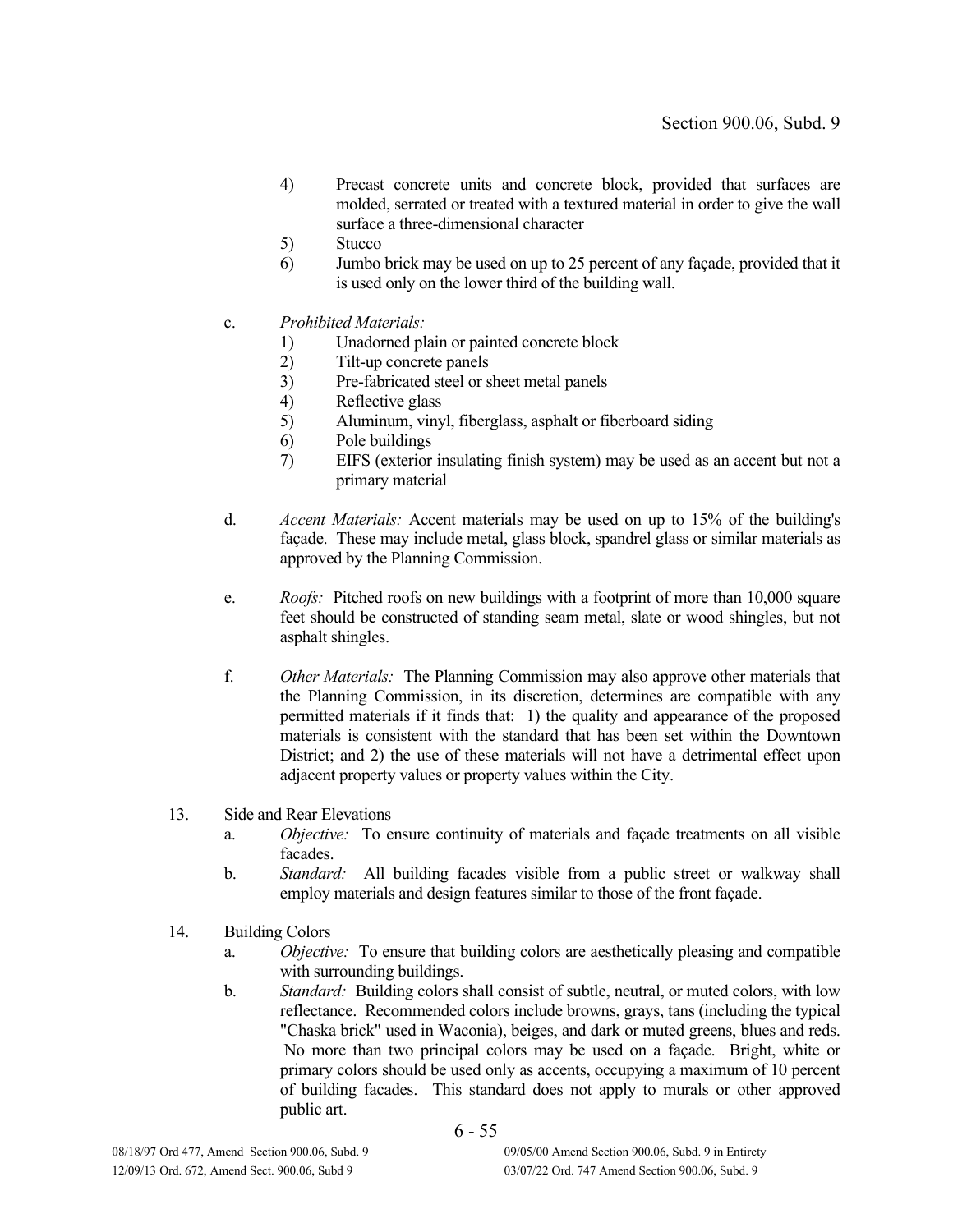- 15. Signs
	- a. *Objective:* Signs should be architecturally compatible with the style, composition, materials, colors and details of the building, and with other signs on nearby buildings. Signs should be an integral part of the building and site design (see Figure 13).
	- b. *Regulations:* Regulations for signs in the Downtown District shall be as set forth in Section 900.10 of this Code.
	- c. *Design standards:*
		- 1) Signs should be positioned so they are an integral design feature of the building, and to complement and enhance the building's architectural features. Signs should not obscure or destroy architectural details such as stone arches, glass transom panels, or decorative brickwork. Signs may be placed:
			- a) In the horizontal lintel above the storefront windows;
			- b) Within window glass, provided that no more than 25 percent of the window is obscured;
			- c) Projecting from the building;
			- d) As part of an awning;
			- e) In areas where signs were historically attached.
		- 2) Shape. Wall signs should generally be rectangular. In most cases, the edges of signs shall include a raised border that sets the sign apart from the building. Individual raised letters set onto the sign area surface are also preferred.
		- 3) Colors. Sign colors shall be compatible with the building façade to which the sign is attached. No more than three colors should be used per sign, unless part of an illustration. To ensure the legibility of the sign, a high degree of contrast between the background and letters is preferred. A combination of soft/neutral shades and dark/rich shades (see Building Colors standard) are encouraged.
		- 4) Materials. Sign materials should be consistent or compatible with the original construction materials and architectural style of the building façade on which they are to be displayed. Natural materials such as wood and metal are more appropriate than plastic. Neon signs may be appropriate for windows.
		- 5) Illumination. External illumination of signs is permitted by incandescent, metal halide or fluorescent light that emits a continuous white light. Light shall not shine directly onto the ground or adjacent buildings. Neon signs are permitted. Internally lit box signs and awnings are not permitted, with the exception of theater marquees. Variable electronic message signs are not permitted, with the exception of existing time/temperature signs.
- 16. Placement and Screening of Equipment and Loading Areas
	- a. *Objective:* Ensure that equipment and loading docks are not visible from public streets or pedestrian ways.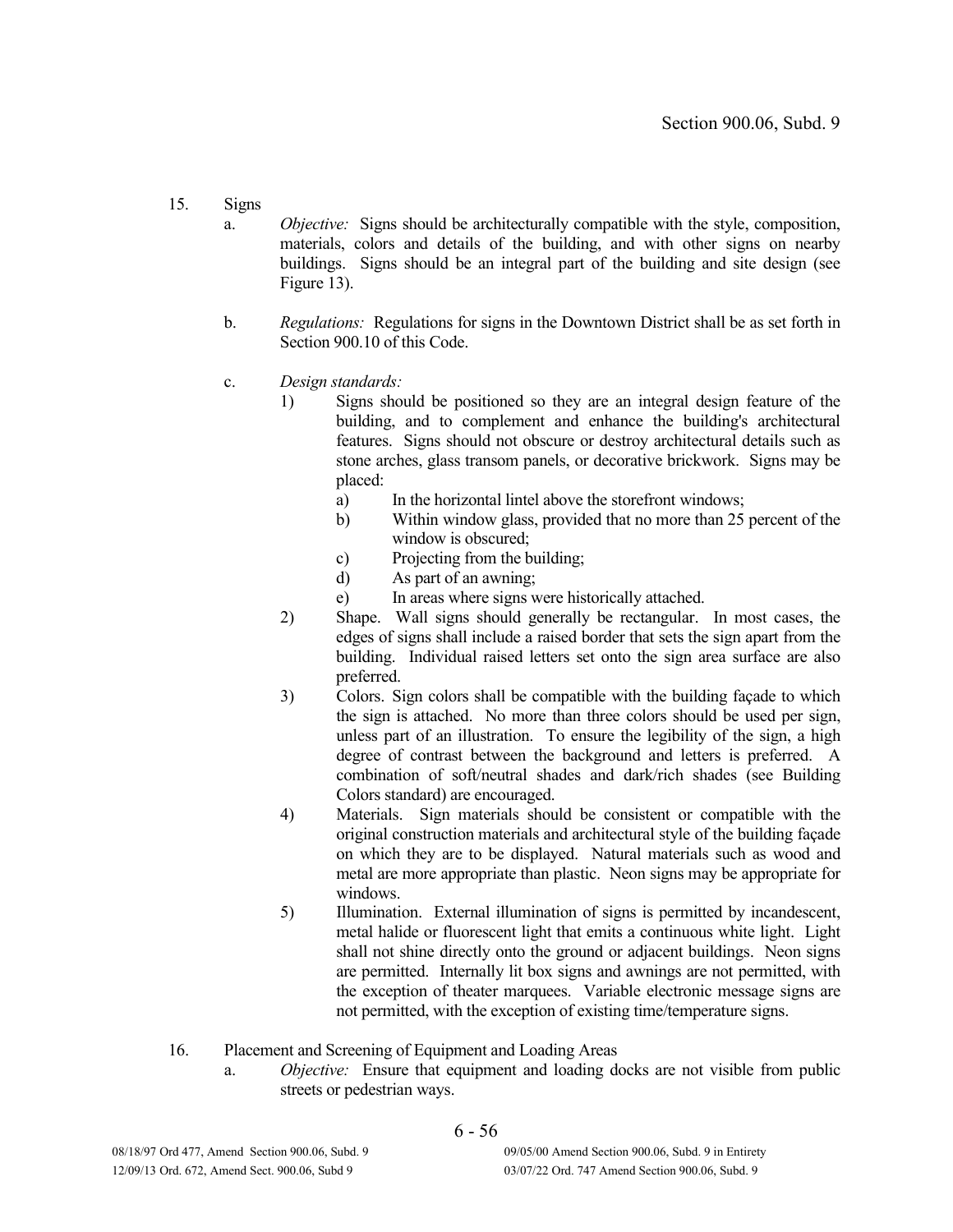- b. *Standard:* If an outdoor storage, service or loading area faces adjacent residential uses or a public street or walkway, it shall be screened by a decorative fence, wall or screen of plant material at least 6 feet in height. Fences and walls shall be architecturally compatible with the primary structure. Loading docks or doors should be located on a side or rear elevation.
- 17. Parking
	- a. *Objective:* Ensure that buildings, rather than parking lots, dominate the appearance of the downtown streetscape.
	- b. *Standard:* When off-street parking is provided, it shall be located to the side or rear of the primary building, not between the building and the street (see Figure 14). Sites with more than 10 off-street surface parking spaces shall meet the Highway District requirements for parking lot screening and landscaping.
- 18. Lighting
	- a. *Objective:* To ensure that lighting levels are not excessively bright and that light standards are compatible with overall site design.
	- b. *Standard:* Exterior lighting should be the minimum necessary for safety and security. Lighting should be designed to coordinate with building architecture and landscaping. Building-mounted fixtures should be compatible with the building facades. Overall lighting levels should be consistent with the character and intensity of the surrounding area. All light fixtures shall be shielded or other directed to ensure that light is not directed onto adjacent properties.
- 19. Streetscape Elements

Any streetscape elements included within a development site, including lighting, seating, planters, trees or shrubs, trash receptacles and similar elements, shall be compatible with the City's streetscape improvements to the downtown district. City staff can provide guidance on public streetscape elements.

20. Site Design, Large Sites

Sites with substantial off-street parking or more than one principal building shall meet the Highway District requirements for parking lot landscaping, pedestrian and bicycle circulation, lighting, and other site design features.

### E. Design Standards, Highway District

1. Building Character

*Objective:* It is understood that the City's Highway Commercial District and Health Care Business District generally lack traditional buildings that provide a "context" or frame of reference for new buildings. The intent of this section is to encourage buildings with a human scale, which evoke traditional buildings without imitating them, and to create a pedestrian-friendly internal site layout and streetscape.

- 2. Architectural Style
	- a. *Objective:* To encourage creativity and diversity within a defined framework.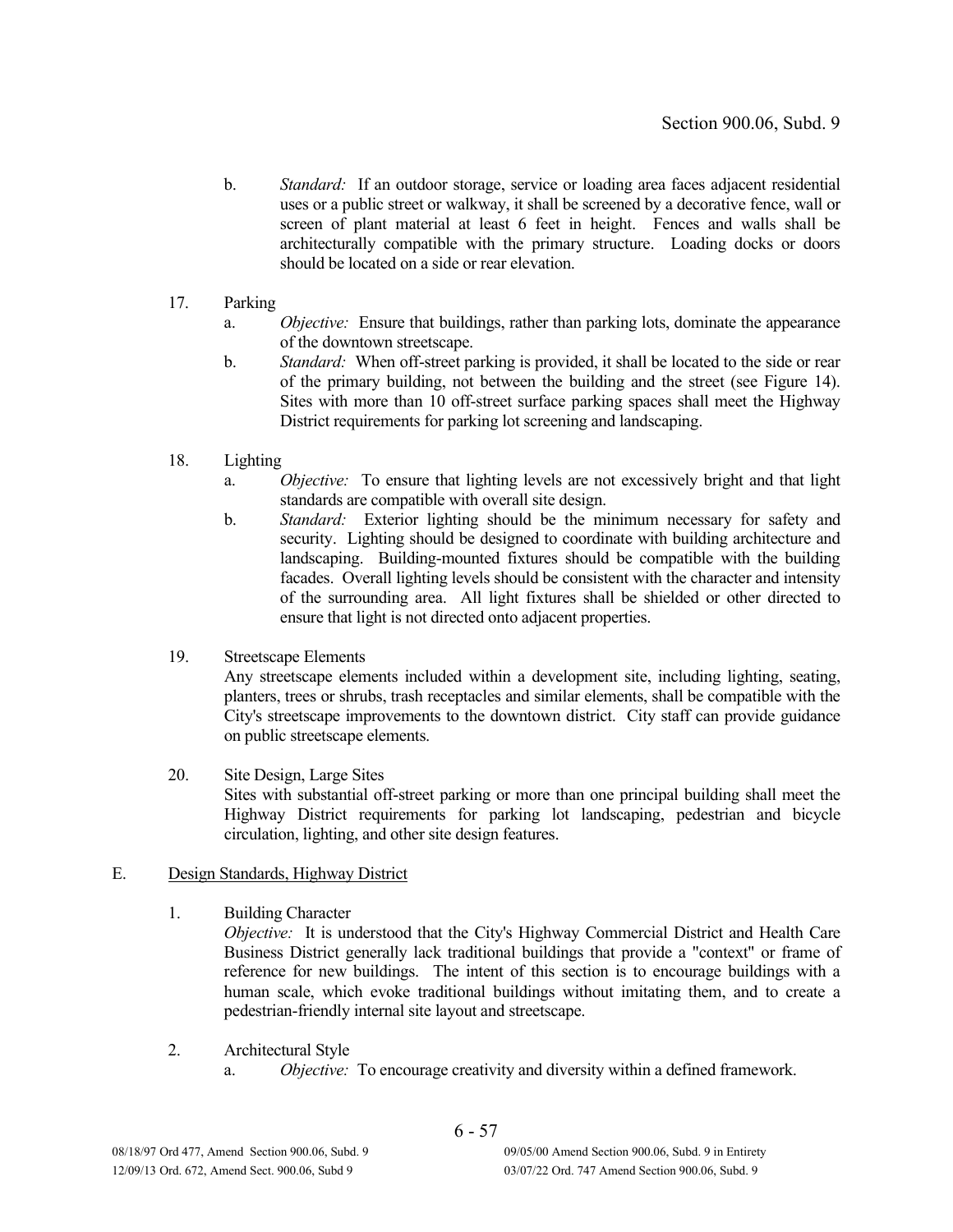To encourage the adaptation of historic commercial styles in a restrained and appropriate manner.

- b. *Standard:* No single architectural style or styles are required. The Design Vocabulary is intended to guide in the selection of an overall style or stylistic elements. The contemporary adaptation of elements of historic commercial architectural styles found in downtown Waconia, including Italianate, Neoclassical and Early Twentieth Century Commercial, is encouraged. If a particular style is used, it should be used consistently. The combination of elements of a variety of styles in one building is discouraged.
- 3. Building Placement
	- a. *Objectives:* To encourage pedestrian circulation by maintaining a moderate distance among buildings on the site, and between buildings and abutting streets. To encourage shared parking among uses.
	- b. *Standards:* Buildings should be located to facilitate pedestrian circulation. Distances between principal buildings, or between the most distant entrances of a single building, should not exceed 300 feet. This standard can be achieved through the arrangement of freestanding buildings in compact groups, the design of single buildings in an "L" or "T" shape, or similar strategies.
	- c. *Entrances:* Building entrances should be located as close to abutting streets as possible, and no further than 85 feet from the street right-of-way. This standard may be achieved through the creation of one or more public or private internal streets within a large site. (See Figures 15 and 16; see also Parking and Pedestrian Circulation standards.)

### 4. Building Width and Façade Articulation

- a. *Objectives:*
	- 1) To articulate long or massive building facades in order to reduce their perceived bulk and provide visual interest as viewed from the street or sidewalk.
	- 2) To ensure that all facades visible to the public shall be visually attractive and compatible with adjacent land uses.
- b. *Standard:* Buildings of more than 40 feet in width shall be divided into smaller increments through articulation of the façade. This can be achieved through combinations of the following techniques, and others that may meet the objective.
	- 1) Façade modulation -- stepping back or extending forward a portion of the façade
	- 2) Vertical divisions using different textures or materials (although materials should be drawn from a common palette)
	- 3) Division into storefronts, with separate display windows and entrances
	- 4) Variation in roof lines by alternating dormers, stepped roofs, gables, or other roof elements to reinforce the modulation or articulation interval
	- 5) Arcades, awnings, window bays, arched windows and balconies at intervals equal to the articulation interval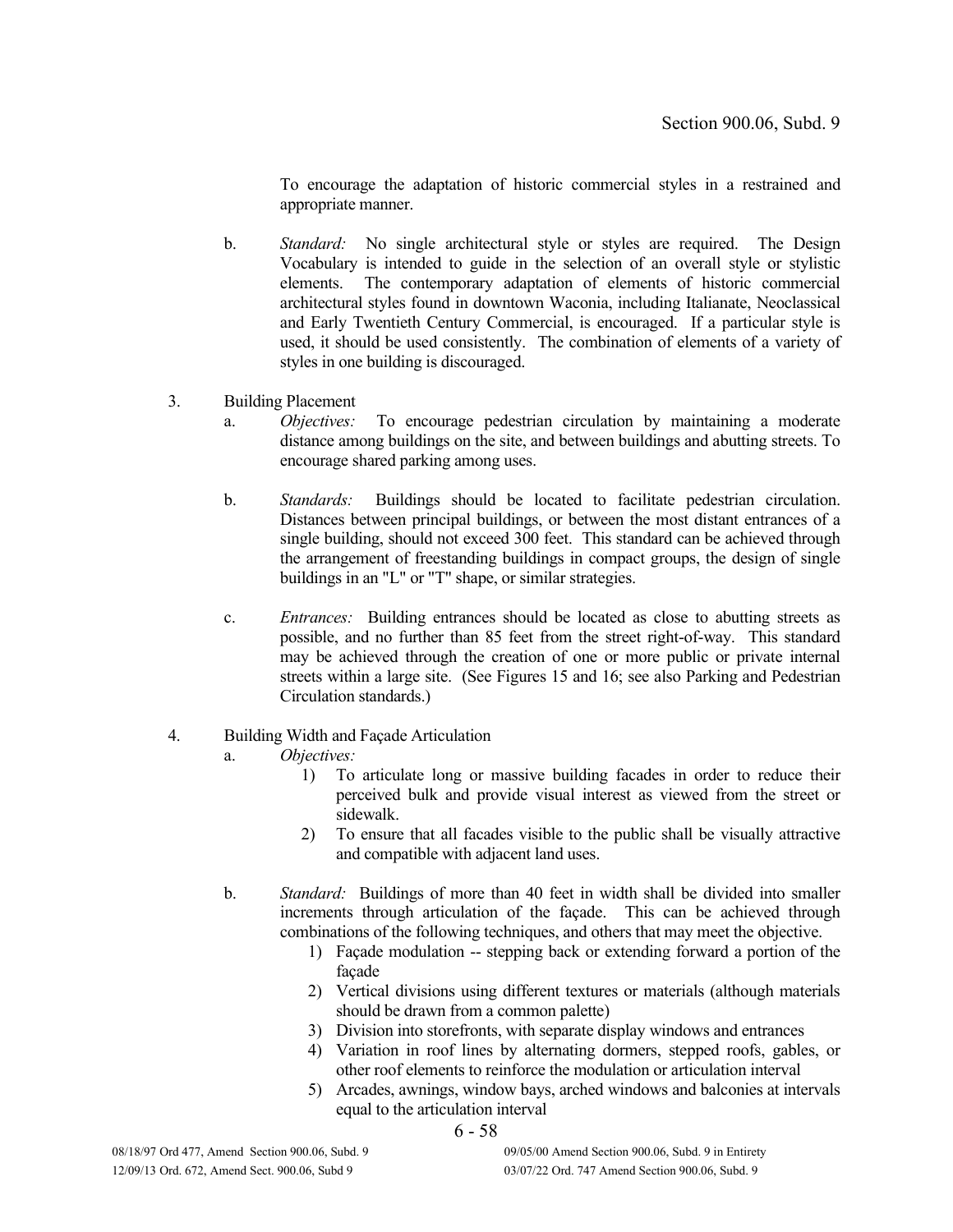- 6) Providing a lighting fixture, trellis, tree, or other landscape feature with each interval
- 5. Scale, Proportion and Placement
	- a. *Objective:* To encourage building elements that are proportionately scaled to one another.
	- b. *Standard:* In general building elements such as windows, doors, arcades, towers, etc. should be arranged symmetrically across the façade, in a regular and logical manner. Window and door openings should be proportional to façade length and height. Large elements (i.e. clock tower) may be appropriate, but there should be an emphasis on maintaining a human scale at the ground level (see Figure 17).
- 6. Building Height and Roof Design
	- a. *Objective:* To encourage multi-story buildings and varied rooflines in order to add visual interest, emphasize entries, and reduce the perceived length of large buildings.
	- b. *Standards:* Buildings over 100 feet in length shall be at least 1-1/2 stories in height for at least 30% of their length.
	- c. *Roofs:* Roofs shall be designed with one or more of the following:
		- 1) Sloping roofs with a minimum roof pitch of at least 1 foot of rise to 4 feet of run.
		- 2) Flat roofs with a decorative parapet concealing rooftop equipment. Average parapet height shall not exceed 15 percent of the height of the supporting wall and maximum parapet height at any point shall not exceed one-third the height of the supporting wall.
		- 3) Overhanging eaves, extending no less than 18 inches past the surrounding walls (see Figure 17).
- 7. Ground-Floor Windows
	- a. *Objective:* To allow views into and out of buildings in order to increase a sense of security and allow opportunities for display of merchandise.
	- b. *Standards:* The primary street level façade of large retail or office establishments (over 25,000 square feet) that faces a public street or walkway shall be transparent between the height of 3 and 8 feet above sidewalk grade for at least 40 percent of the horizontal length of the building façade.

The primary street level façade of smaller retail or office establishments (25,000 square feet or less) shall be transparent for at least 50 percent of the horizontal length of the building façade, between the height of 3 and 8 feet above sidewalk grade, at minimum.

8. Entries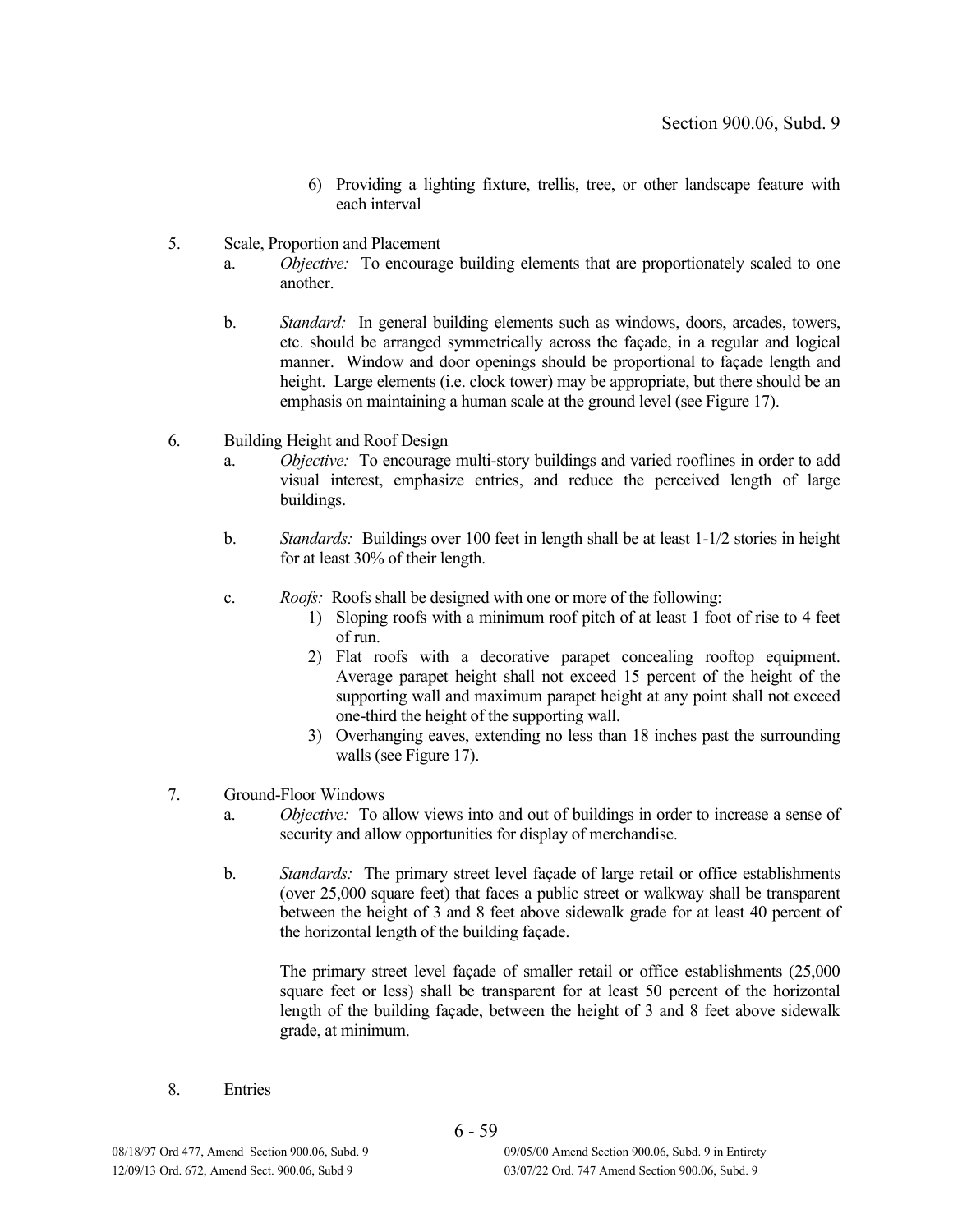- a. *Objective:* To ensure that entries contribute to the visual attractiveness of the building and are readily visible to the customer.
- b. *Standards:* Entries to principal buildings shall feature at least two of the following features:
	- 1. Canopy, portico, overhang, arcade or arch above the entrance
	- 2. Recesses or projections in the building façade surrounding the entrance
	- 3. Peaked roof or raised parapet over the door
	- 4. Display windows surrounding the entrance
	- 5. Architectural detailing such as tile work or ornamental moldings
	- 6. Permanent planters or window boxes for landscaping

Primary building entrances shall face the primary abutting public street, not a side or rear parking area.

- 9. Number of Entrances
	- a. *Objective:* To provide multiple entrances for large retail buildings in order to reduce walking distance from parking areas, adjoining streets and adjacent buildings, and to avoid the appearance of unbroken walls.
	- b. *Standards:* A retail building accessible by more than one public street shall provide customer entrances on at least two of the street frontages. The entrance facing the secondary street shall be clearly distinguished using the methods listed above under "Entries".
	- c. *Additional Store Entrances.* Each additional retail store within a principal building shall provide at least one exterior customer entrance clearly distinguished using the methods listed above.
- 10. Building Materials
	- a. *Objective:* To ensure that high-quality, authentic materials that evoke traditional downtown settings are used in new commercial development.
	- b. *Standard:* Buildings should be constructed of high-quality materials such as brick, stone or textured, cast stone or tinted masonry units, or architectural metal panels. The following materials are prohibited:
		- 1) Unadorned plain or painted concrete block
		- 2) Tilt-up concrete panels
		- 3) Pre-fabricated steel or sheet metal panels
		- 4) Reflective glass
		- 5) Aluminum, vinyl, fiberglass, asphalt or fiberboard siding
		- 6) Wood siding
	- c. *Accent Materials.* Accent materials may be used on up to 15% of the building's façade. These may include metal, glass block, spandrel glass or similar materials as approved by the Planning Commission (see Figure 18).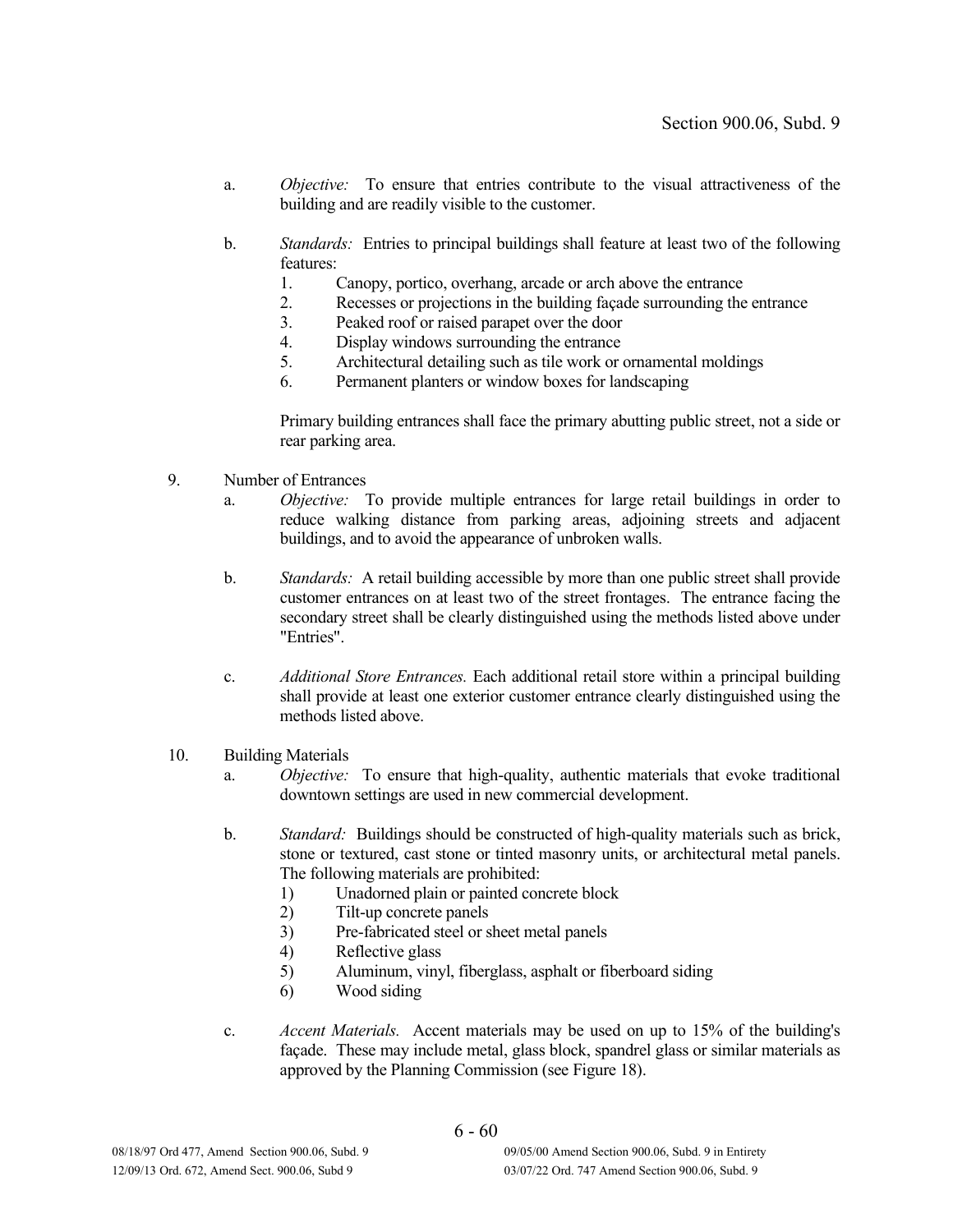- d. *Other Materials.* The Planning Commission may also approve other materials that the Planning Commission, in its discretion, determines ae compatible with any permitted materials if it finds that: 1) the quality and appearance of the proposed materials is consistent with the standard that has been set within the Highway District; and 2) the use of these materials will not have a detrimental effect upon adjacent property values or property values within the City.
- 11. Side and Rear Treatments
	- a. *Objective:* To ensure continuity of materials and façade treatments on all visible facades.
	- b. *Standard:* All building facades visible from a public street or walkway shall employ materials and design features similar to those of the front façade.

### 12. Building Colors

- a. *Objective:* To ensure that building colors are aesthetically pleasing and compatible with surrounding buildings.
- b. *Standard:* Building colors shall consist of subtle, neutral or muted colors, with low reflectance. Recommended colors include browns, grays, tans (including the typical "Chaska brick" used in Waconia), beiges, and dark or muted greens, blues and reds. No more than two principal colors may be used on a façade. Bright, white or primary colors should be used only as accents, occupying a maximum of 10 percent of building facades.

# 13. Signs

Regulations for signs in the Highway Districts shall be as set forth in Section 900.10 of this code.

- 14. Parking
	- a. *Objective:* To improve the appearance and convenience of parking lot circulation for vehicles and pedestrians by breaking the parking area up into smaller units. Parking areas should be distributed around large buildings in order to shorten the distance to other buildings and reduce the overall scale of the paved surface.
	- b. *Standard:* No more than 50 percent of the off-street parking area for the entire site shall be located between the front façade of the principal building and the primary abutting street.

Alternatively, one or more internal accessways that are similar to streets may be used to divide the site into parking areas no greater than 55,000 square feet.

- 1) Internal accessways must have at least one auto travel lane, curbs, and sidewalks on both sides at least six (6) feet wide. Accessways must be landscaped along their entire length with trees, shrubs and planting beds.
- 2) On-street parking (angled or parallel) must be provided along both sides of the accessway, except within 75 feet of street intersections. Curb extensions that are at least the full depth of the parking stall shall be provided at all internal and external street intersections, as shown.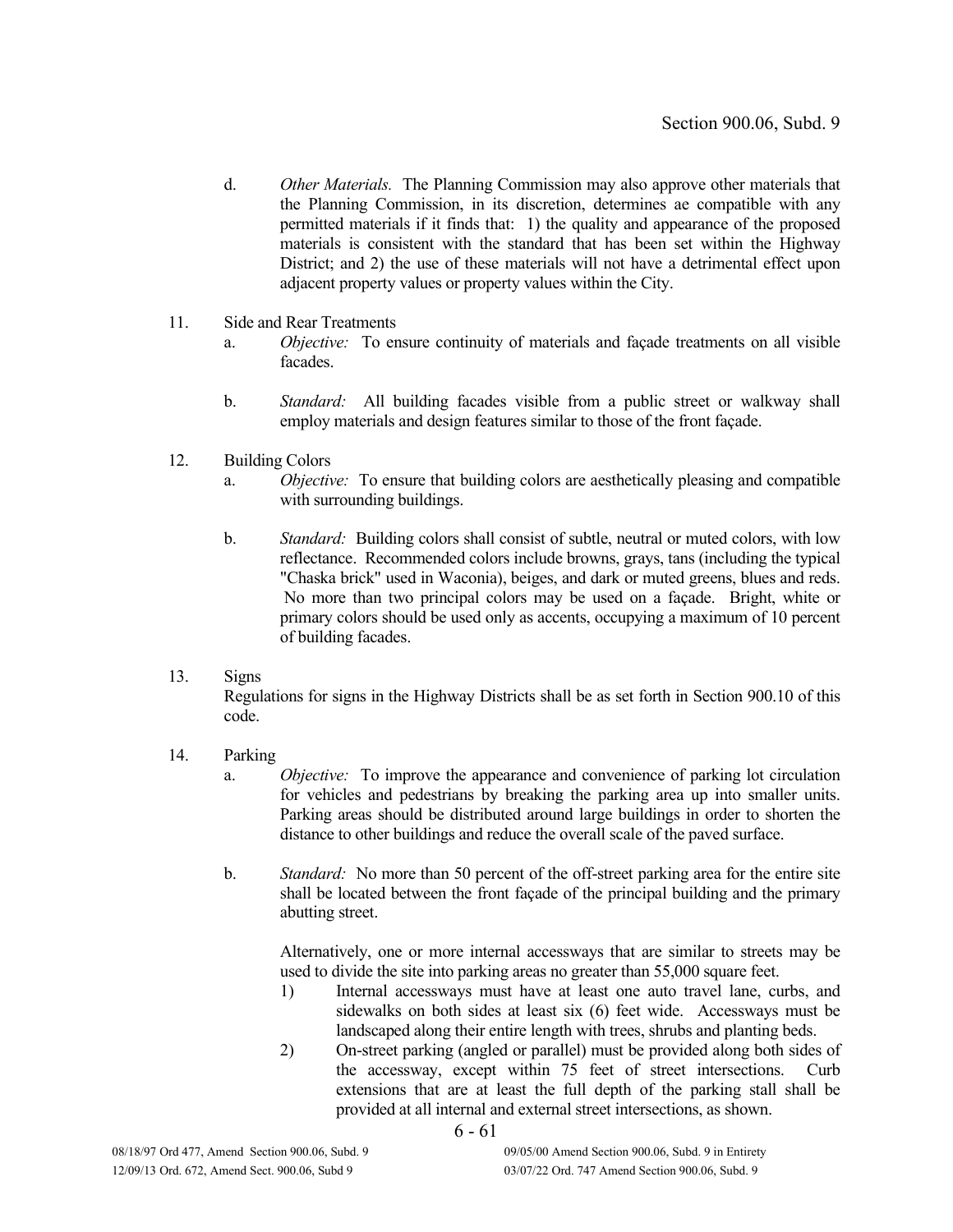## 15. Parking Lot Landscaping

- a. *Objective:* To soften the appearance of parking lots when viewed from an abutting street or sidewalk.
- b. *Standard:* All parking and loading areas (including drive-through facilities, pump island service areas and stacking spaces) fronting public streets or sidewalks, and all parking and loading areas abutting residential districts or uses, shall provide:
	- 1) A landscaped yard at least 5 feet wide along the public street or sidewalk. If a parking area contains over 100 spaces, the minimum required yard shall be increased to 8 feet in width.
	- 2) Screening consisting of either a masonry wall, fence, berm or hedge or combination that forms a screen a minimum of 3 feet in height, a maximum of 4-1/2 feet in height, and not less than 50 percent opaque.
	- 3) One tree shall be provided for each 25 linear feet of parking lot frontage on a public street or accessway (see Figure 19).
- 16. Interior Parking Lot Landscaping.
	- a. *General.* The corners of parking lots and all other areas not used for parking or vehicular circulation shall be landscaped with turf grass, native grasses or other perennial flowering plants, vines, shrubs and trees. Such spaces may include architectural features such as benches, kiosks or bicycle parking.
	- b. *Large Lots.* In parking lots containing more than 100 spaces, an additional landscaped area of at least 300 square feet shall be provided for each 12 spaces or fraction thereof, containing one deciduous shade tree. The remainder shall be covered with turf grass, native grasses, perennial flowering plants, vines or shrubs.

### 17. Placement and Screening of Service, Loading and Storage Areas

- a. *Objective:* To mitigate the impacts of views of service and loading areas from surrounding streets and properties.
- b. *Standards:* Any outdoor storage, service or loading area that faces adjacent residential uses or a public street or walkway shall be screened by a decorative fence, wall or screen of plant material at least 6 feet in height, or a planting screen shall be provided parallel to the property line, street or walkway.

Loading docks, truck parking, HVAC equipment, trash collection and other service functions shall be incorporated into the design of the building so that the visual and noise impacts of these functions are fully contained and not visible/audible from adjacent properties and public streets.

Areas for the outdoor storage and sale of merchandise, where permitted, shall be permanently defined and screened with walls or fences, with materials compatible with and of similar quality to primary building materials.

18. Lighting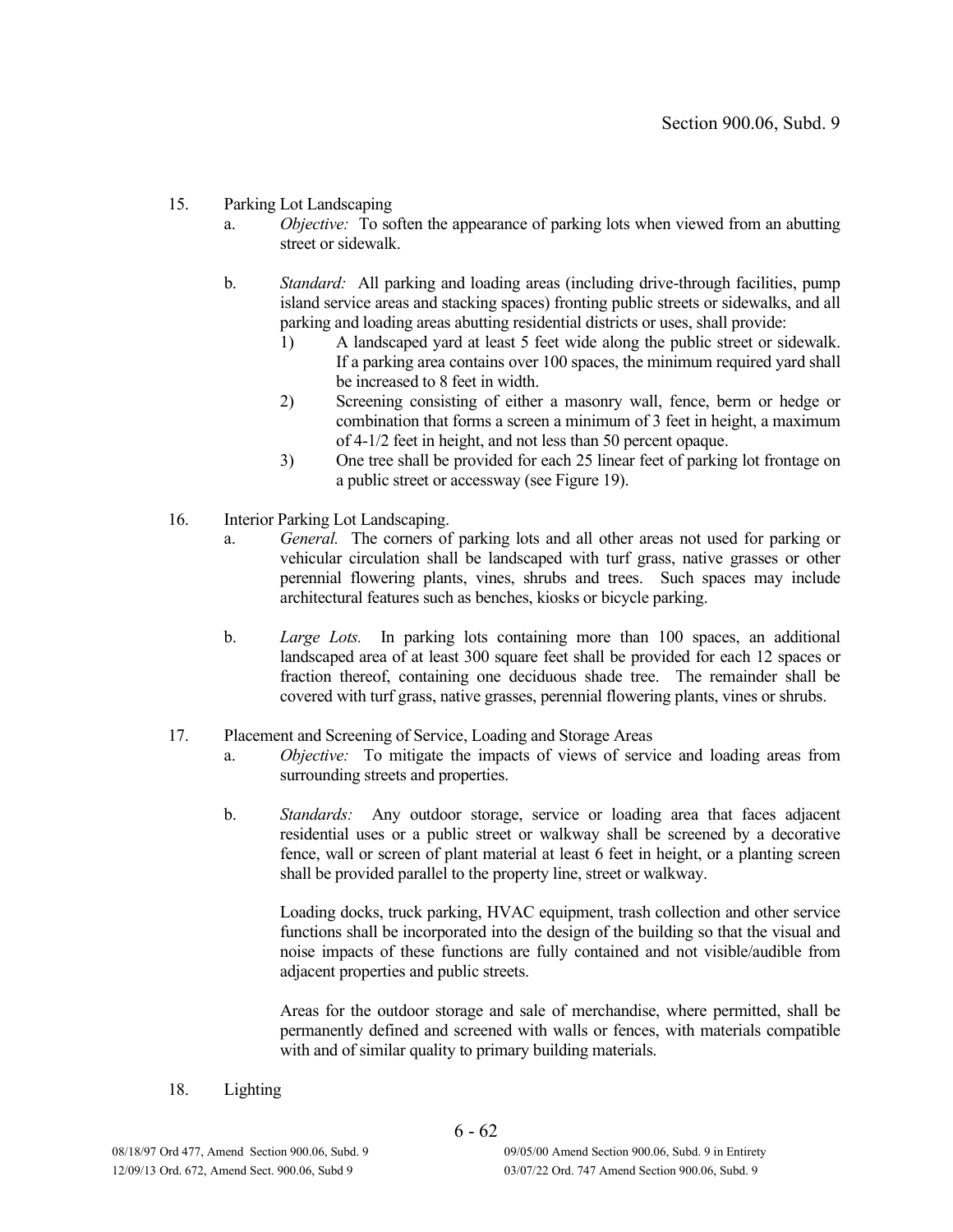- a. *Objective:* To ensure that lighting levels are not excessively bright and that light standards are compatible with the overall site design.
- b. *Standard:* Exterior lighting should be the minimum necessary for safety and security. Lighting should be designed to coordinate with building architecture and landscaping. Building-mounted fixtures should be compatible with the building facades. Overall lighting levels should be consistent with the character and intensity of the surrounding area. All light fixtures shall be shielded or other directed to ensure that light is not directed onto adjacent properties.

### 19. Pedestrian and Bicycle Access

- a. *Objective:* To ensure that pedestrians and bicyclists have safe and convenient access to all retail establishments.
- b. *Standards:*
	- 1) Sidewalks may be required along some or all public streets that abut the proposed development in order to provide pedestrian connections from all adjacent neighborhoods and activity centers.
	- 2) A well-defined pedestrian path shall be provided from the sidewalk to each principal customer entrance of a building. Walkways shall be located so that the distance between street and entrance is minimized. Walkways shall be at least 5 feet in width, and shall be distinguished through pavement material from the surrounding parking lot. Walkways shall be landscaped for at least 50 percent of their length with trees, shrubs, and planting beds.
	- 3) Sidewalks of at least 8 feet in width shall be provided along all front building facades that abut public parking areas.
	- 4) Walkways and sidewalks should be defined by design features such as towers, arcades, porticoes, pedestrian-scale light fixtures, planters, and other architectural elements.
	- 5) Bicycle parking shall be provided in a convenient and visible location no farther from the principal entrance than the closest automobile parking space, at a ratio of 1 space per 25 automobile parking spaces. Bicycle parking shall consist of a bike rack designed so that the bicycle frame can be locked to the rack, subject to the review of the City Engineer.
- 20. Community Amenities
	- a. *Objective:* To provide community and public spaces that can be enjoyed on a seasonal basis by customers and the general public and that will contribute to the attractiveness of the development.
	- b. *Standard:* Each retail development of over 75,000 square feet in floor area shall provide a patio or outdoor seating area, which may also provide outdoor cafes or dining areas, with the stipulation that at least 50 percent of the area shall be reserved for public use. The outdoor area shall include seating and a water feature, clock tower or other central focal point.